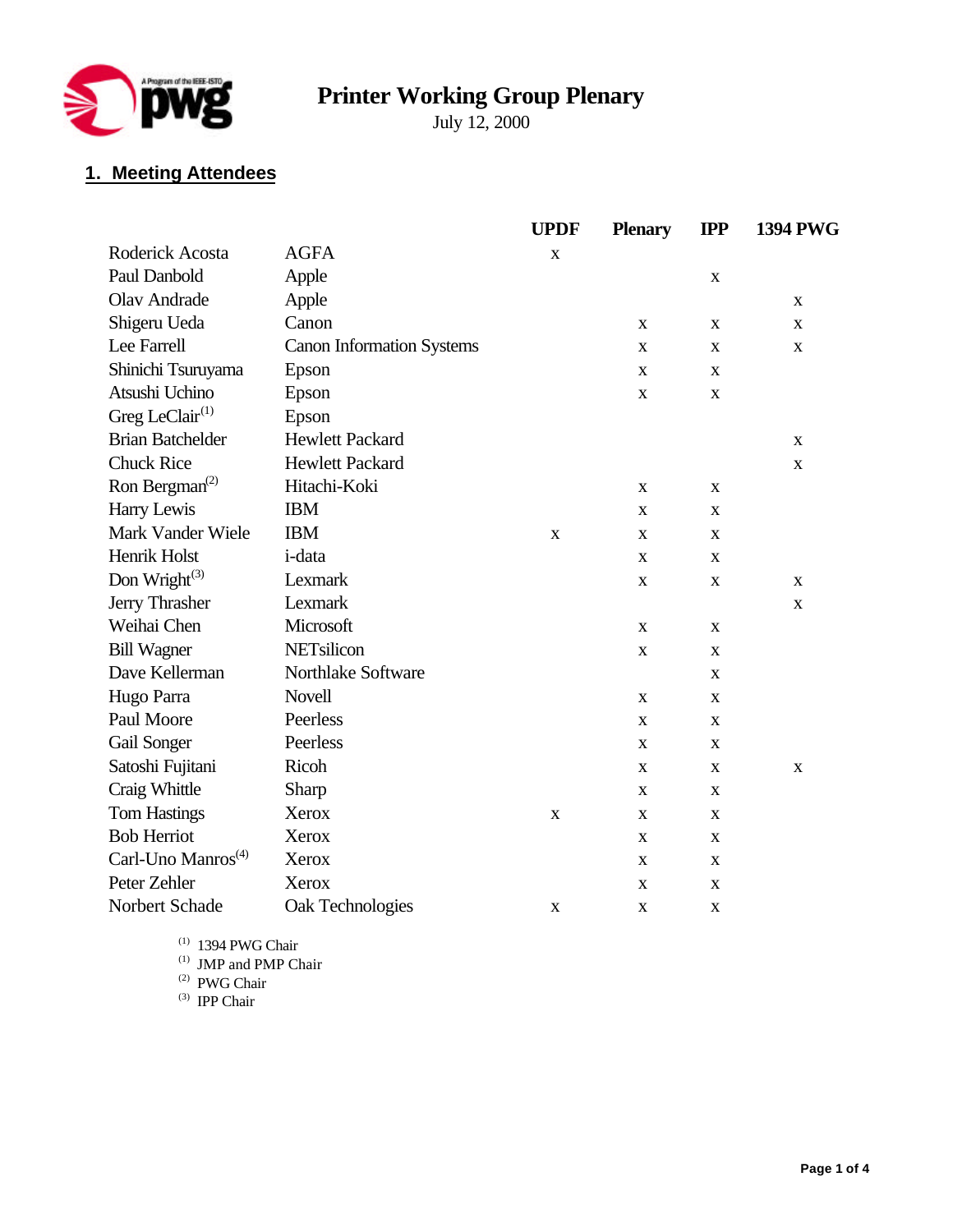#### **2. Administrivia**

Don Wright opened the meeting and provided the details for the next PWG meeting:

- September 11-15
- Chicago Marriott O'Hare
- 8535 W. Higgins Rd
- Chicago IL 60631
- Phone: (773)-693-4444
- Rate: \$189 per night, \$55 per day meeting fee

Don announced that there will be a UPnP session on Monday and Tuesday, and a QualDocs session on Friday at the September meeting. UPDF will also plan to meet on either Monday or Tuesday. [The group is aware that there is a conflict of multiple meetings within the week.]

Don also referenced the 2000 schedule for future PWG meetings:

- Oct 23-27 Boston, MA
- Dec 4-8 San Diego, CA

#### **3. Status Reports**

Each of the Project Chairs (or appointed spokesperson) provided a brief status of the individual PWG projects.

#### **3.1 Internet Printing Protocol (IPP) Project**

Carl-Uno Manros reported that the IESG has now accepted two major IPP/1.1 documents and they are currently in the IETF Editors queue. The decision has been made that the documents will be published as RFCs.

The IPP Working Group plans to issue a press release that will come out at the same time as the RFC announcements. This should be coordinated soon.

An article about IPP has been published in Network World online. Several IPP members were interviewed and were quoted. See http://www.nwfusion.com/news/2000/0710ipp.html for details.

The next IETF meeting in August will discuss the IPP Notification documents as well as a few others. Twelve documents in total are still in the standards progression process.

A number of Linux implementers are holding a conference in Sunnyvale on July 27-28. Carl-Uno suggests that it would be very desirable to promote the adoption of IPP within Linux.

The results of the "favorite IPP notification delivery method poll" showed a clear winner for e-mail, with INDP in second place.

Carl-Uno suggested that people should take a look at the IPP Products web page. Several new products have recently been added to the list.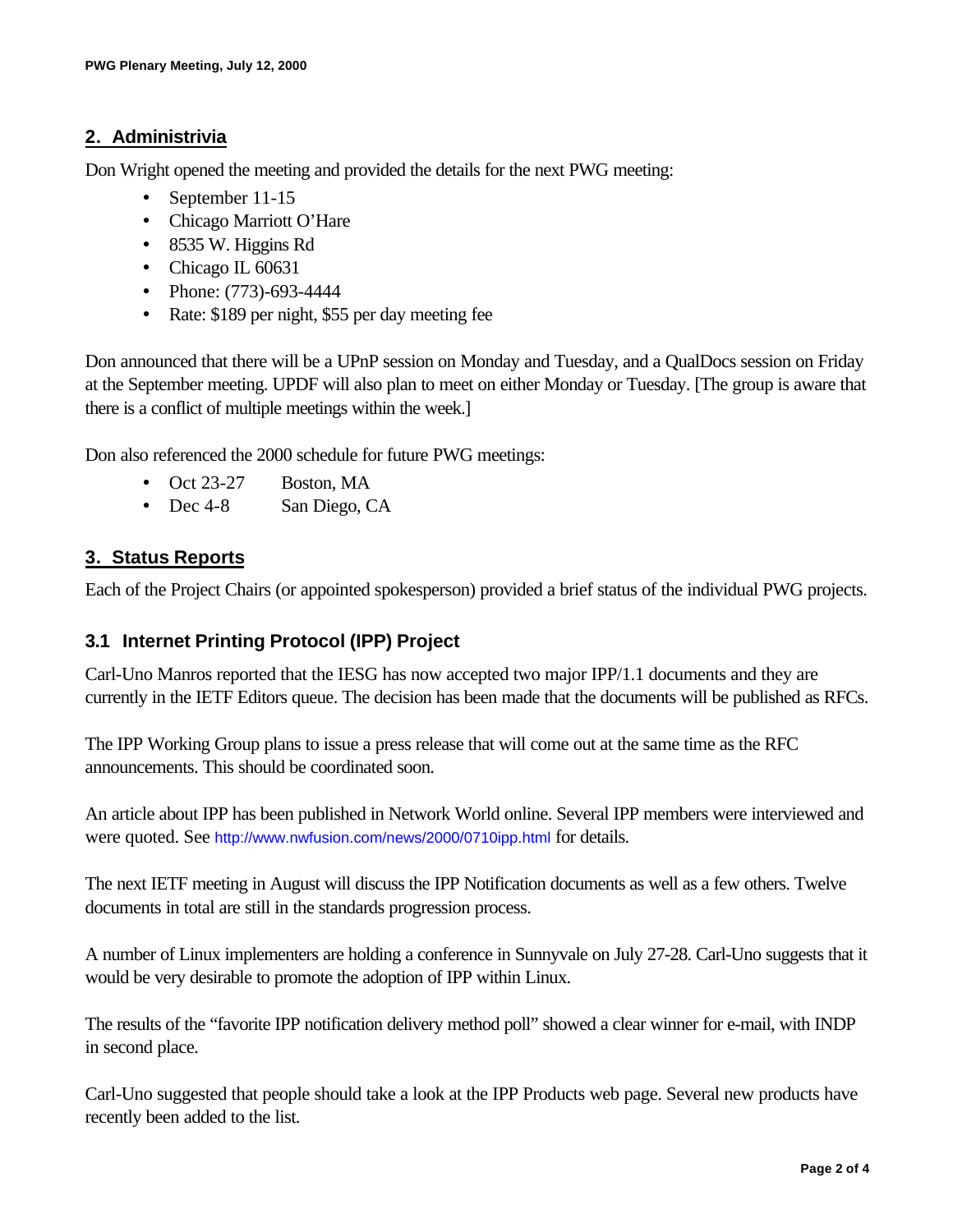## **3.2 Universal Printer Description File Format (UPDF) Project**

The UPDF group still needs a Chair. Any interested individuals are encouraged to contact Don Wright.

Norbert Schade has temporarily volunteered to lead a small group of font experts to work on a standard font file format. He believes the group has identified a significant amount of the details required for resident font handling. Their plan is to finish technical discussions at the September meeting and develop a proposal for distribution and feedback from other vendors.

Norbert plans to prepare two or three sample fonts in the specified format by the October meeting in Boston. He is much more concerned with the data structure needs rather than the specific encoding syntax. Currently, the group is using XML—but this is open for reconsideration in the future.

The UPDF group definitely plans to meet at the October session. Many of the font vendors are located in the Boston area.

Norbert urged the attendees to have their companies contact their font suppliers and request that they provide fonts in the new [UPDF-defined] format. Unless this is done, Norbert is concerned that there will not be sufficient justification for the font vendors to convert from existing formats.

### **3.3 Printer MIB Project (PMP)**

Ron reported that Ira McDonald will lead the effort for editing the final(!) Printer MIB draft modifications. Hopefully, the draft will be submitted for Last Call by the end of the week. It is intended to be forwarded as a Draft Standard.

### **3.4 1394 PWG**

Don Wright reported that the 1394 PWG group is currently in the process of balloting on the IEEE 1394.3 specification. At Friday's meeting, the group will discuss plans for a Printing Profile document.

### **4. Future Schedule**

Don presented a proposed schedule for 2001 PWG meetings:

- January 22-26 Hawaii
- March 5-9 Florida
- April 23-27 Seattle, WA/Portland, OR
- June 4-8 Toronto
- June 30-July 3 Paris/London/Barcelona/Amsterdam
- September 10-14 San Antonio/Austin/Dallas, TX
- October 29-November 2 Phoenix, AZ
- December 17-21 Los Angeles, CA

A few people indicated that they would prefer not to have a meeting in Barcelona.